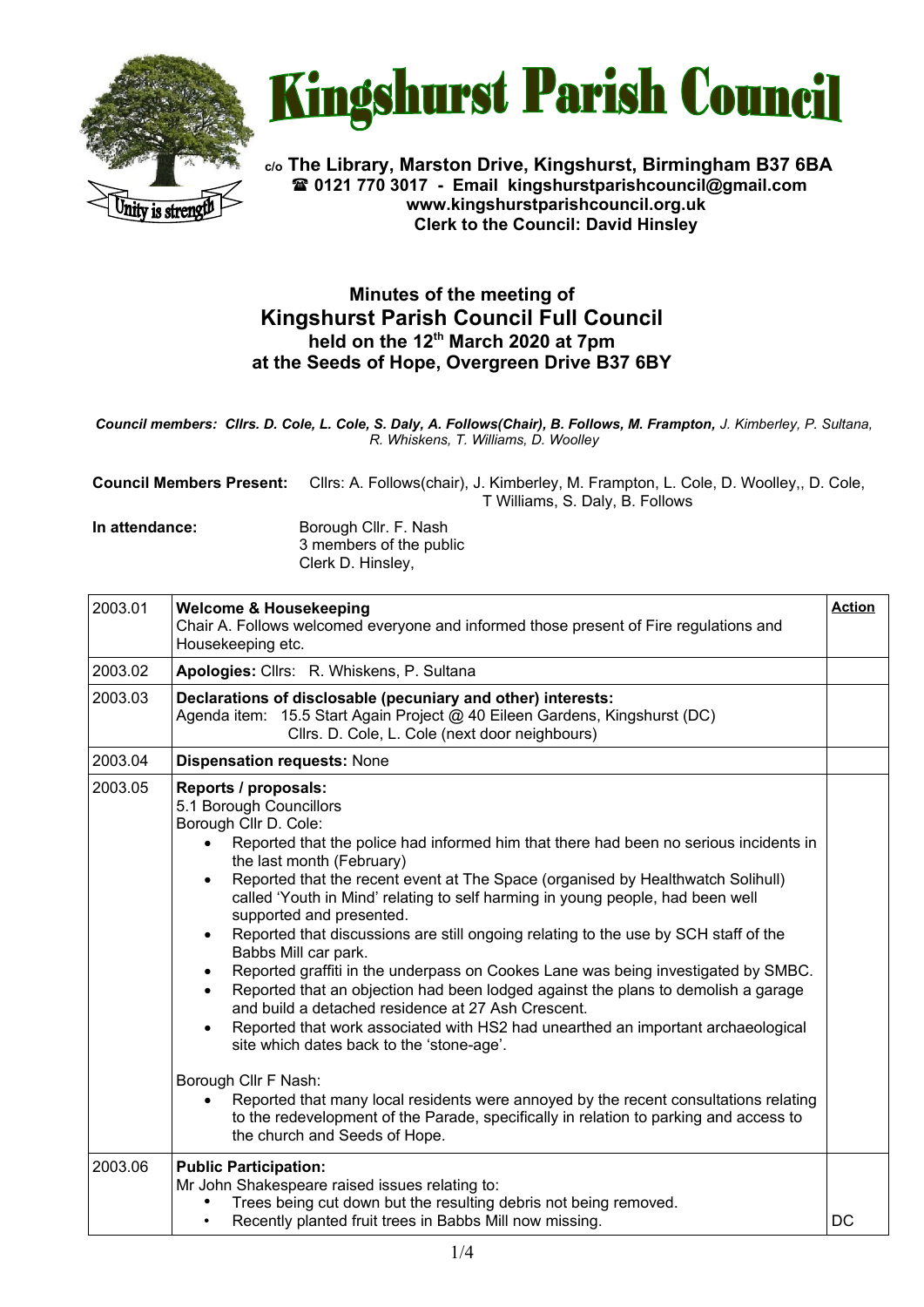|         | Graffiti on a plaque in Babbs Mill<br>$\bullet$<br>Pink markings appearing on roads.                                                                                                                                                                                                                                                                                                                                                                                                                                                                                       |                            |
|---------|----------------------------------------------------------------------------------------------------------------------------------------------------------------------------------------------------------------------------------------------------------------------------------------------------------------------------------------------------------------------------------------------------------------------------------------------------------------------------------------------------------------------------------------------------------------------------|----------------------------|
| 2003.07 | Minutes: Resolved: "That the minutes of the Full Council meeting held on 12 <sup>th</sup> February 2020<br>be approved as a true record and accordingly be signed by Chair A Follows."<br>Proposed Cllr. B Follows, Seconded Cllr. D Cole, All in favour                                                                                                                                                                                                                                                                                                                   |                            |
| 2003.08 | <b>Matters Arising From The Minutes</b><br>8.1 Update on concerns relating to the Pavilions Club raised by local residents.<br>Deferred to the April meeting because the residents who raised the matter were<br>unable to attend this meeting.<br>8.2 Temporary Charity shop for the Parade<br>Borough Cllr Marcus Brain is investigating the possibility with SMBC<br>8.3 Childrens' play area at the rear of the Parade<br>CIIr M. Frampton reported that the issue had been resolved and that the use of<br>paddling pools was permitted.<br>8.4 Outdoor Space project | <b>B.</b> Cllr<br>MВ       |
|         | A resolution permitting the use of Jubilee Gardens by a community group for a five<br>year period was deferred pending further information and investigation. Permission<br>was however granted for planned preparatory work to proceed.<br>8.5 To consider changing the Allotments Working Party to committee status<br>Deferred until the AGM in May 2020                                                                                                                                                                                                                | MF/<br><b>Clerk</b>        |
|         | 8.6 Advertising posters / banners on the Pavilions fence adjoining Cookes Lane<br>he matter has been raised with the tenant of the Pavilions who will ask TC Cars to<br>remove their banner.                                                                                                                                                                                                                                                                                                                                                                               | <b>Clerk</b>               |
|         | 8.7 Invitation for Ian Courts & Lisa Whitton to attend a future meeting<br>Resolved to invite Ian Courts & Lisa Whitton to address a future meeting once the<br>findings of the recent consultation regarding the redevelopment of the Parade have<br>been determined. Possibly the June meeting of this council or the Annual Parish<br>meeting.                                                                                                                                                                                                                          | <b>Clerk</b>               |
|         | 8.8 Update on Solihull Community Housing use of Babbs Mill Car Park.<br>Meeting to be arranged with SCH (Fiona Hughes / Marie Fulbrook) and SMBC (Chris<br>Barr / Paul Tovey)<br>8.9 Consideration of a change of venue and / or day for future council meetings                                                                                                                                                                                                                                                                                                           | Clerk                      |
|         | Resolved that meetings to be held on the second Thursday of each month at Seeds of<br>Hope (as present) with the situation to be reviewed following the August 2020 break                                                                                                                                                                                                                                                                                                                                                                                                  |                            |
| 2003.09 | Finance:<br>9.1 RFO Report, approval of payments for March 2020 and information from Finance meeting.<br>Resolved: "To accept the report of the RFO and approve the payments to be made for<br>March 2020 as recommended by the Finance Committee"<br>9.2 Update on moving the Parish Council bank account to Unity Trust Bank.                                                                                                                                                                                                                                            | Clerk/<br><b>RFO</b>       |
|         | The clerk reported that due to an administrative error on his part the transfer did not<br>take place on 1 <sup>st</sup> March 2020. The move is now scheduled for 1st April 2020.                                                                                                                                                                                                                                                                                                                                                                                         |                            |
| 2003.10 | Events:<br>On behalf of the Events working party Cllrs. L Cole & D Cole reported:<br>That the summer 'Cinema' event would be held at The Space on 4 <sup>th</sup> July 2020 to<br>coincide with the West Midlands Combined Authority Mayor's Community weekend.<br>That a Christmas event is to be organised in conjunction with The Space and<br>Kingshurst Evangelical Church, to be held on the first Saturday in December.                                                                                                                                             | <b>EWP</b>                 |
| 2003.11 | <b>Allotments:</b><br>Cllr M. Frampton reported:<br>that secure storage was required for the tools and equipment purchased in<br>$\bullet$<br>conjunction with the Jubilee Gardens project.<br>It was suggested that the Blue shipping container could be used, but that it would<br>need to be 'water proofed'.<br>CIIr S. Daly offered to arrange for a quotation for provision of a 'proper' lock for the<br>container.<br>That Mr D England would be asked to provide a quotation for cutting / maintaining the<br>hedges.                                             | MF/<br>SD/<br><b>Clerk</b> |
| 2003.12 | However Cllr Cole gave a brief report for information only relating to:<br>Participants in the 'Great British Spring Clean' would be meeting in Chelmsley Wood<br>at 10-10.30.                                                                                                                                                                                                                                                                                                                                                                                             |                            |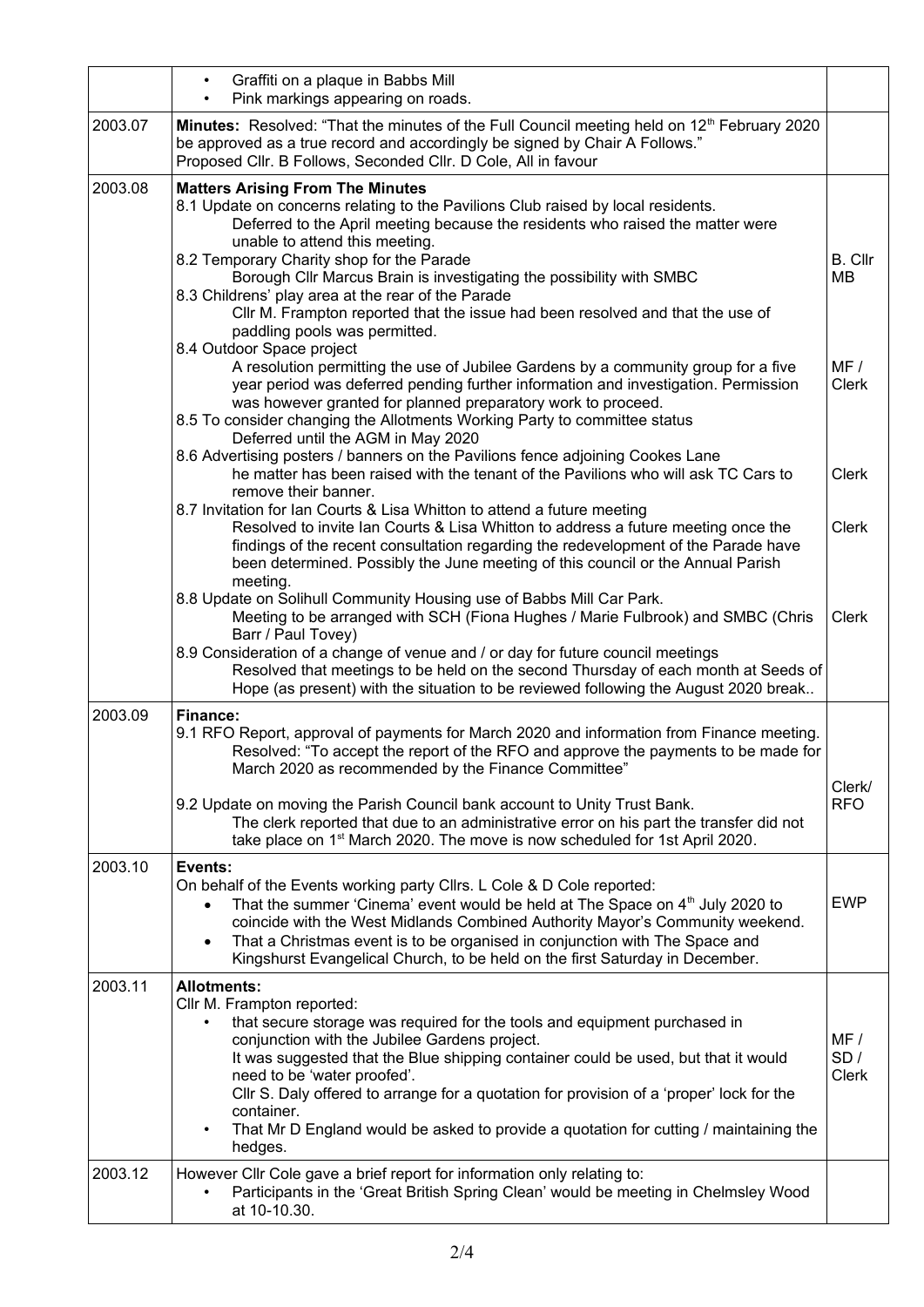|                      | That Solihull had recently been brought to a 'standstill' due to an accident that blocked<br>the A452.                                                                                                                                                                                                                                                                                                                                                                                                                                                                                                                                                                                                                                                                                                                                                                                                  |                      |
|----------------------|---------------------------------------------------------------------------------------------------------------------------------------------------------------------------------------------------------------------------------------------------------------------------------------------------------------------------------------------------------------------------------------------------------------------------------------------------------------------------------------------------------------------------------------------------------------------------------------------------------------------------------------------------------------------------------------------------------------------------------------------------------------------------------------------------------------------------------------------------------------------------------------------------------|----------------------|
| 2003.13<br>2003.13.1 | Documents/legislations:<br>Western Power - Re Substation:<br>The clerk reported that he had been advised (by Richard Holt) that Western Power<br>would no longer deal with the parish council as the substation was situated on land<br>covered by the Pavilions lease and that all future discussions would be with the<br>tenant                                                                                                                                                                                                                                                                                                                                                                                                                                                                                                                                                                      | <b>Clerk</b>         |
| 2003.14              | Reports from members representing KPC on outside bodies:<br>14.1 Birmingham Airport Consultative Committee: Cllr D Cole reported:<br>That there were plans to extend Terminal 1.<br>$\bullet$<br>That all (most) of Thomas Cooke's old routes had been taken over by other operators.<br>$\bullet$<br>That following the recent demise of Flybe the internal routes had already been taken<br>$\bullet$<br>over by other operators and that the overseas routes would follow in the near future.<br>14.2 WALC/SAC:<br>The next meeting will be held on 23 <sup>rd</sup> April 2020 at The Pavilions, Kingshurst.<br>14.3 School Governors Reports:<br>Yorkswood: Chair Follows: The old classrooms are to be demolished on 30 <sup>th</sup> March<br>Kingshurst: Cllr D Cole: Building of the new classrooms and modifications to the<br>$\bullet$<br>reception area scheduled to start mid April 2020. | <b>Clerk</b>         |
| 2003.15<br>2003.13.1 | Progress reports for information/action:<br>15.1 New Office accommodation:<br>Agreements have been signed with SMBC and KPC will have a permanent office<br>located within the library which will be manned on Monday and Friday morning (10.00<br>$-13.00$ ) and Tuesday and Thursday afternoon (14.00 - 17.00)                                                                                                                                                                                                                                                                                                                                                                                                                                                                                                                                                                                        | Clerk                |
|                      | 15.2 Chair's Chain Of Office (AF)<br>Chair to forward photographs / information to Cllr D. Cole                                                                                                                                                                                                                                                                                                                                                                                                                                                                                                                                                                                                                                                                                                                                                                                                         | AF                   |
|                      | 15.3 Hollies Drive tree stumps (DC)<br>Awaiting action from SMBC (Chris Barr)                                                                                                                                                                                                                                                                                                                                                                                                                                                                                                                                                                                                                                                                                                                                                                                                                           | <b>DC</b>            |
|                      | 15.4 Tree preservation order<br>Clerk confirmed that the TPO on the oak tree at the Pavilions had been made<br>permanent in November 2019 (copies of the order have been circulated to all<br>councillors)                                                                                                                                                                                                                                                                                                                                                                                                                                                                                                                                                                                                                                                                                              |                      |
|                      | 15.5 Start Again Project @ 40 Eileen Gardens, Kingshurst (DC)<br>Cllr D. Cole reported number 40 Eileen Gardens had been turned into a house of<br>multi occupation in conjunction with the 'Start Again Project' and that he had been<br>unable to find any information about the project, with SMBC refusing to give him any<br>details regarding the lease holder and terms of use of the property. The clerk was<br>instructed to contact SMBC in writing asking for all relevant information on behalf on<br>the council.                                                                                                                                                                                                                                                                                                                                                                          | Clerk                |
|                      | 15.6 HS2 Archaeology (DC)<br>See item 5.1 above.                                                                                                                                                                                                                                                                                                                                                                                                                                                                                                                                                                                                                                                                                                                                                                                                                                                        |                      |
|                      | 15.7 The Space, Kingshurst (DC)<br>Cllr D. Cole reported that the steering group of The Space had requested assistance<br>from KPC to pay for new signage. Cost $\approx$ £70. At the Finance Committee meeting<br>held on 13 <sup>th</sup> March 2020 it was:<br>Resolved: That subject to verification of the wordage on the sign, Kingshurst Parish<br>Council would contribute £70.00 towards the cost of the new signage for The Space.                                                                                                                                                                                                                                                                                                                                                                                                                                                            | <b>Clerk</b>         |
| 2003.16              | Planning: To consider and comment on any planning applications received<br>27 Ash Crescent – proposal to demolish a garage and build a three bedroomed<br>detached house.<br>Clerk reported that an objection to the proposal had been lodged on behalf on the<br>council.                                                                                                                                                                                                                                                                                                                                                                                                                                                                                                                                                                                                                              | Clerk /<br>All cllrs |
| 2003.17              | <b>Information items:</b><br>Correspondence and emails: None that had not already been circulated.                                                                                                                                                                                                                                                                                                                                                                                                                                                                                                                                                                                                                                                                                                                                                                                                      | Clerk                |